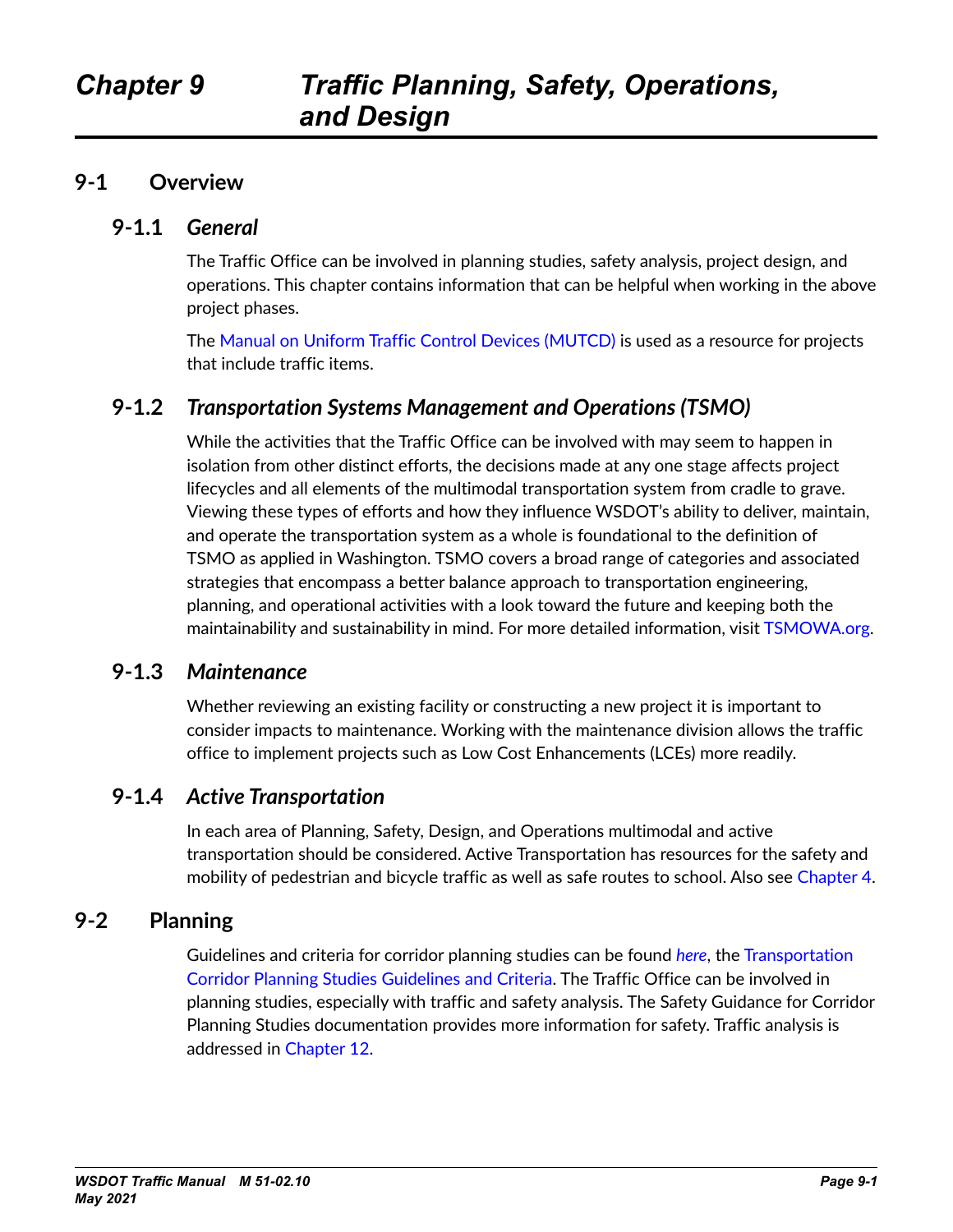# **9-3 Safety**

#### **9-3.1** *General*

The Washington State DOT requires safety analysis for all projects, the analysis is scalable depending on the scope and type of project. The [Safety Analysis Guide \(SAG\)](https://www.wsdot.wa.gov/publications/fulltext/design/ASDE/Safety-Analysis-Guide.pdf) goes into more detail on safety analyses for each project type.

## **9-3.2** *I2 Program*

Every biennium the HQ Traffic Office develops lists for potential safety projects based on a statewide network screening, these are the Crash Analysis Location/Crash Analysis Corridor/Intersection Analysis Location (CAL/CAC/IAL) lists. The locations on the lists require region input and sometimes analysis to determine if there are viable cost effective safety countermeasures. If the region determines that a countermeasure can be applied, more detailed analysis will be completed to develop a [Crash Analysis Report \(CAR\)](http://sharedot/ops/traffic/Traffic Safety/Forms/AllItems.aspx?RootFolder=%2Fops%2Ftraffic%2FTraffic%20Safety%2FTM%20Ch%209%2FCAR%20Template&FolderCTID=0x012000D17BD9979EDAAC49B8AFCDFC3CDCD05C&View=%7B6EA61184%2DC80F%2D481F%2D8D95%2DF330C5904172%7D), which will then be presented to the I2 Panel for endorsement.

The HQ Traffic Office is responsible for the Highway Safety Issues Group (HSIG) and I2 Panel meetings which occur quarterly to discuss safety projects and practices.

HSIG involves other divisions and all regions to communicate current efforts in safety methodology, programs, and funding. The I2 Panel involves the region traffic engineers as well as other experts to discuss and endorse safety projects based on a statewide priority, from the CAL/CAC/IAL lists.

### **9-3.3** *Human Factors*

When performing safety, or operational, analyses it is important to also keep in mind how the roadway users will interact with or perceive their environment and how human factors have influenced the safety performance. Currently there is no WSDOT specific manual or guidelines on human factors, however NCHRP and [FHWA](https://www.fhwa.dot.gov/publications/research/safety/humanfac/) have research and documentation on the subject. [Chapter 2](#page--1-0) of the HSM (2010) and [NCHRP Report 600,](https://safety.fhwa.dot.gov/rsdp/toolbox-content.aspx?toolid=78) (Human Factors Guidelines for Road Systems, 2nd Edition, 2015) are valuable resources that can be used to perform human factors task analysis and specific human factors considerations during design.

### **9-3.4** *Target Zero*

Washington State has committed to the [Target Zero](https://wtsc.wa.gov/target-zero/) plan, in an effort to reduce fatal and serious injury crashes to zero. The Washington Traffic Safety Commission (WTSC) prepares a Target Zero report every three years detailing trends in crashes statewide at the state and local agency levels. This report helps guide where to spend resources, such as prominent crash types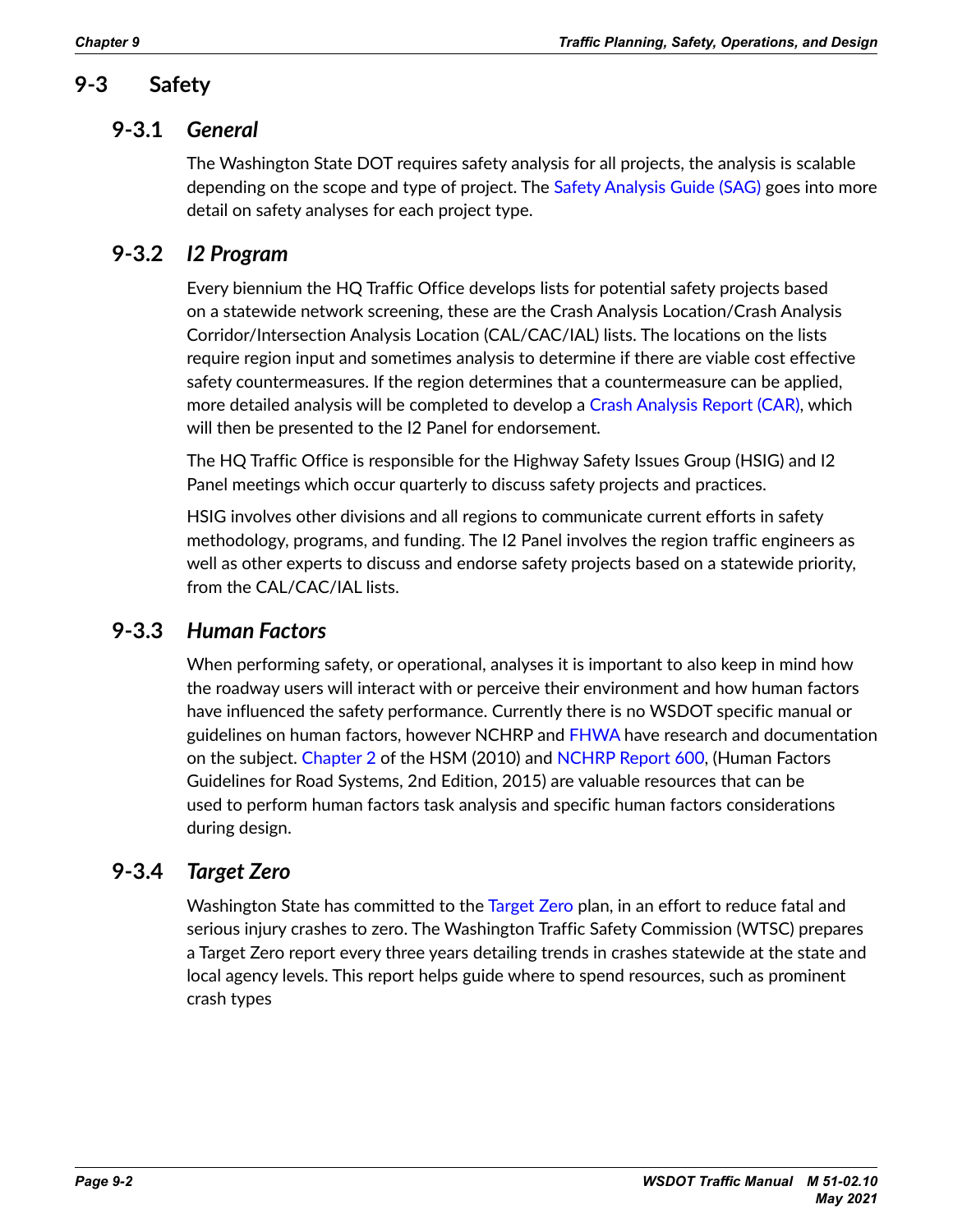## **9-4 Design**

#### **9-4.1** *General*

Whether reviewing design plans or developing a Low Cost Enhancement (LCE) the *[Design](https://www.wsdot.wa.gov/publications/manuals/fulltext/M22-01/design.pdf)  [Manual](https://www.wsdot.wa.gov/publications/manuals/fulltext/M22-01/design.pdf)* and *[Standard Plans](https://wsdot.wa.gov/publications/fulltext/Standards/Standard-Plan-Manual-September2020.pdf)* are important resources to have. When reviewing design plans it is important to evaluate not only how the facility will operate, but how maintenance will be performed as well. Consult the area and signal maintenance crews as needed.

In general projects originating from the Traffic Office will be LCEs. These projects must be documented per Traffic Office procedures. Design Bid Build (DBB) contracts must be documented per the *[Design Manual](https://www.wsdot.wa.gov/publications/manuals/fulltext/M22-01/design.pdf)*.

# **9-4.2** *QBOD*

The QBOD is a version of the Basis of Design specifically for Q projects. The Policy and template can be found *[here](http://sharedot/ops/traffic/Traffic Safety/Forms/AllItems.aspx?RootFolder=%2Fops%2Ftraffic%2FTraffic%20Safety%2FTM%20Ch%209%2FQBOD&FolderCTID=0x012000D17BD9979EDAAC49B8AFCDFC3CDCD05C&View=%7B6EA61184%2DC80F%2D481F%2D8D95%2DF330C5904172%7D)*.

#### **9-4.3** *Signals, Illumination, and ITS*

Guidance and information on electrical design and implementation can be found *[here](https://www.wsdot.wa.gov/Design/Traffic/Electrical/default.htm)*.

## **9-5 Operations**

#### **9-5.1** *General*

The traffic office is responsible for project reviews as well as operational policies and implementation of various elements of statewide traffic control, ITS deployments, LCEs, etc. on state facilities, employing TSMO principles with a focus on safety and mobility.

# **9-5.2** *Traffic Systems and other Statewide Electrical Systems*

Traffic Electrical Systems manages standards and policies for all highway lighting, traffic signal, intelligent transportation system (ITS; includes Commercial Vehicle Program field equipment), and associated power distribution systems. This includes the entire life cycle of this equipment, from initial selection, through planning, design, construction, and maintenance, to replacement and/or removal. The HQ Traffic Office is developing a manual specific to lighting, traffic signal, and ITS regarding the design, construction, material, and maintenance standards of these systems. For training and current resources consult headquarters and the Traffic Design - Signals, Illumination and ITS website.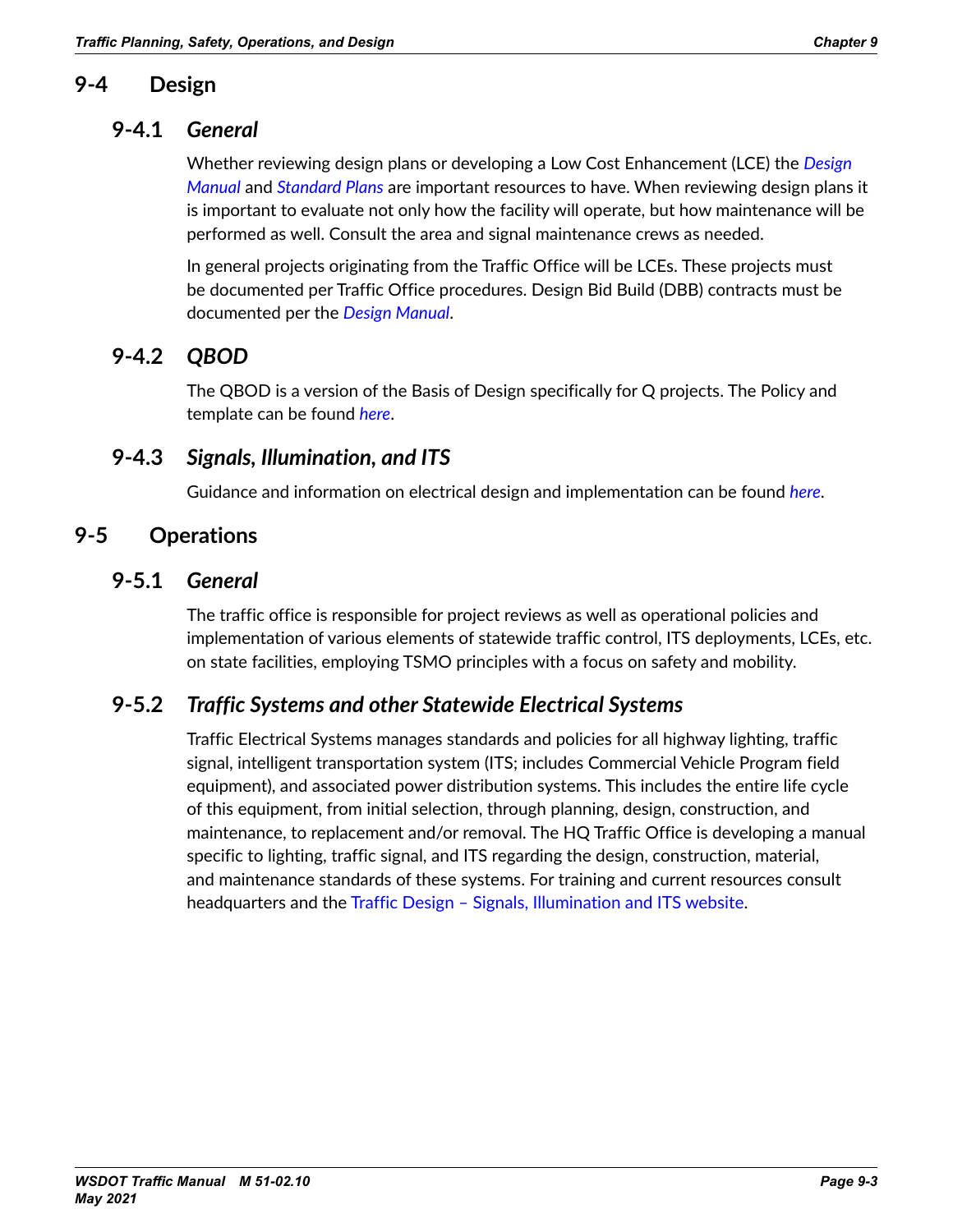# **9-5.3** *Intelligent Transportation System (ITS) and Corridor Operations*

ITS and Corridor Operations focuses on the coordination and utilization of technology to manage a corridor, maximizing safety and efficiency. Activities include optimizing traffic signals, operating ramp meters and active traffic management systems, integrated corridor management, and using traffic cameras, traffic data collection systems, road/ weather information systems, and variable message signs to provide up to date information to travelers. Included in this effort is the operation of six year-round traffic management centers across the state and one winter operations center at Snoqualmie Pass, supported by software, web application IT development, and maintenance staff.

Each Regions' Traffic Management Center (TMC) has its own standard operating procedures/ guidelines and system standards and is subject to specific regional ITS architectures, systems engineering, and concept of operations documents. However, overarching agency policies exist for certain systems, activities, and functions for the sake of consistency and resiliency (in the event of statewide emergencies and continuity of operations, for instance). Some internal applications and TSMO-related tools, policies and procedures are located under [Tools & Services](https://wwwi.wsdot.wa.gov/tools-services) on the intranet site.

Similarly, capabilities and systems vary among each Region regarding legacy traffic signal equipment and software. Standardization of equipment, specifications, and operational practices are underway including the increasing use of automated traffic signal performance measures (ATSPMs), multimodal detection and operations, signal preemption and priority treatment.

For training and current resources consult the HQ Traffic Office.

### **9-5.4** *Field Assessment (FA)*

#### **A. Overview**

In September of 2014 the Field Assessment program was created to replace the identification of WSDOT's safety efforts, previously implemented as spot safety investments associated with pavement preservation and in alignment with FHWA's stewardship agreement at the time. Field assessments are a programmatic approach to review all state highways to identify safety improvement opportunities, evaluate potential benefits and risks, and develop lower cost spot safety enhancements that can be incorporated into a paving project.

By systematically reviewing all highways using a consistent statewide approach, Region Field Assessment engineers are able to identify potential fatal and serious crash reduction opportunities, address emerging crash trends, and recommend incremental solutions.

The Field Assessment program is comprised of two Field Assessment engineers in each region and a headquarters program manager.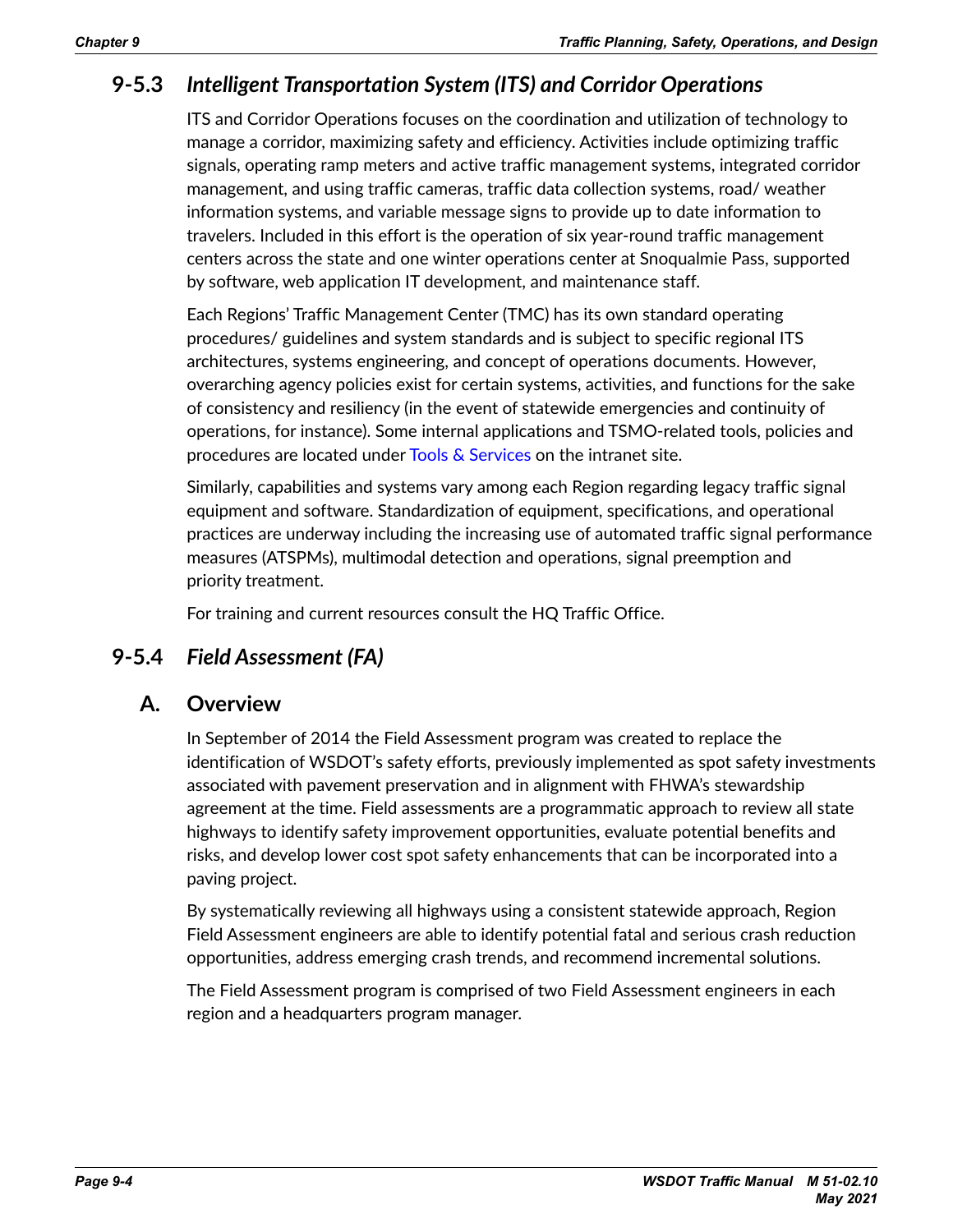# **B. Methodology**

Annually, each region Field Assessment team reviews 270 miles of state highways. Field assessment evaluations may include: identification of striping and signing needs, rumble strips, channelization, curve mitigation, lane use, and pedestrian and bicycle operations. Community and local law enforcement outreach are key elements of the program. As part of the analysis, the Field Assessment program conducts a traffic engineering review and crash analysis for the location or corridor being surveyed.

Several miles of these assessments are conducted in advance of paving projects (2-3 years) in an attempt to incorporate solutions into the paving projects to minimize traffic impacts. Once solutions have been identified and prioritized, Region Traffic and Program Management work together to coordinate identified solutions to be included into P1 Pavers. This makes for an efficient use of traffic control and contractor construction.

### **C. Benefits**

By analyzing highway segments for potential crash reduction, selecting appropriate countermeasures, and then prioritizing them, we are in alignment with WSDOT's Sustainable Highway Safety Program.

These reviews provide a consistent statewide approach in crash risk reduction for the P1 Paving program.

## **9-5.5** *Transit/Public Transportation*

Transit and public transportation can have a large impact on operations and should be a consideration for traffic reviews and projects. The [Public Transportation Division](https://wwwi.wsdot.wa.gov/about-us/offices-divisions/multimodal-development-delivery/public-transportation-division) has further information on sustainable transportation, park and rides, and other transit related topics. The Public Transportation Division can help find ways to reduce transportation demand and to improve access for people.

# **9-5.6** *Traffic Impact Analysis (TIA)*

When new developments occur the traffic office may need to perform analyses for traffic and potentially safety impacts from the increased volumes. Safety impacts will need to be addressed especially if the impacted facility has been identified on the CAL/CAC/IAL lists. The *[Developer Services Manual](https://www.wsdot.wa.gov/publications/manuals/fulltext/M3007/DSM.pdf)* has information relating to TIAs. Specific details on TIAs can be found in the *Design Manual* [Chapter 320.](https://www.wsdot.wa.gov/publications/manuals/fulltext/M22-01/320.pdf)